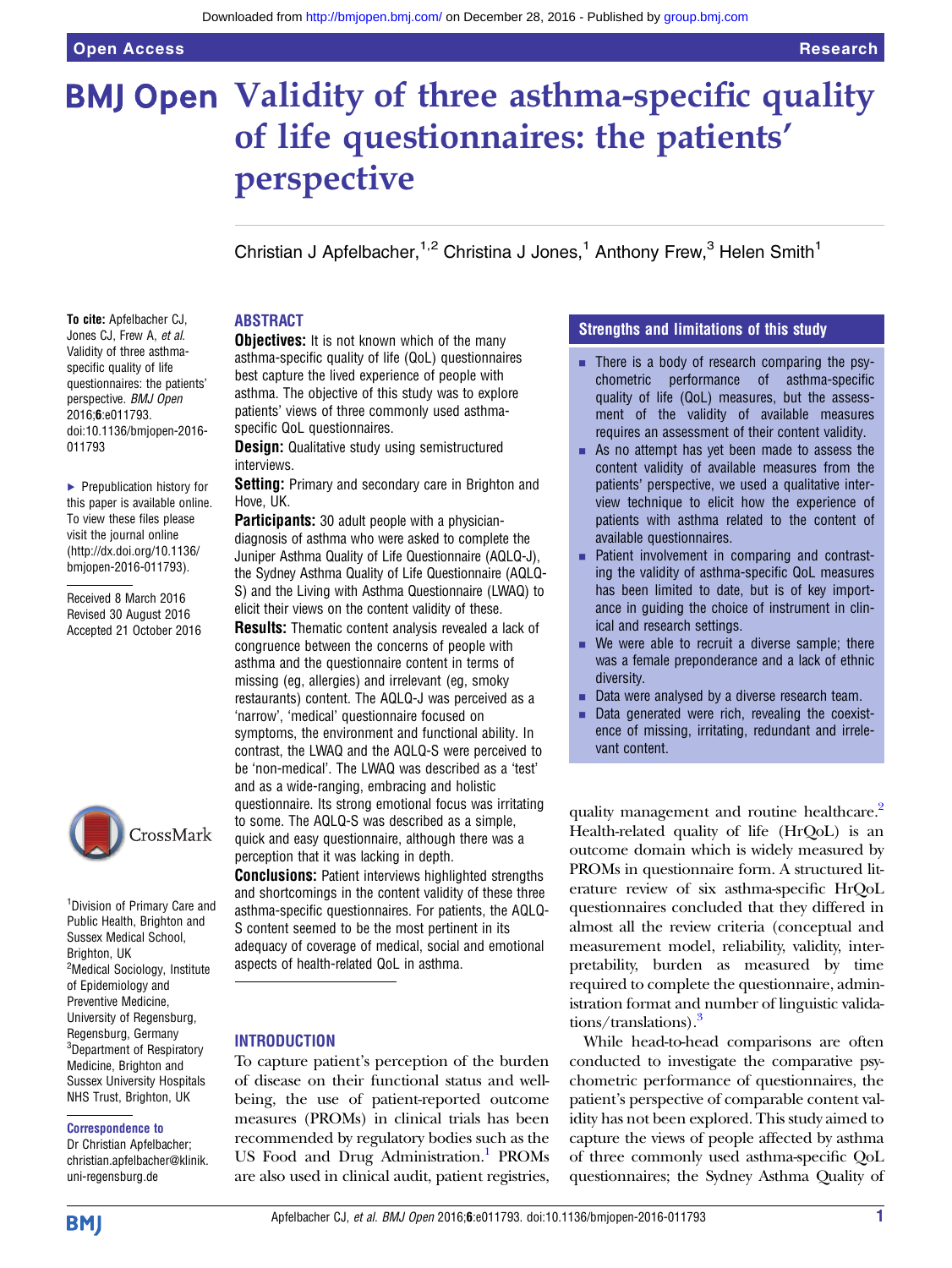Life Questionnaire (AQLQ-S), the Living with Asthma Questionnaire (LWAQ) and the Juniper Asthma Quality of Life Questionnaire (AQLQ-J), to understand how they perceived the relevance of the questionnaires in relationship to their own experience of living with asthma.

#### **METHODS**

# Design and recruitment

This qualitative study was conducted between August 2011 and November 2012. Patients were purposively sampled if they had a physician-diagnosis of asthma, good spoken and written English and no severe mental health difficulties. Particular efforts were made to sample men with asthma because in the first cycle of interviews (n=8) few men (n=2) had been included. Posters describing the study in lay language and how to contact the research team were displayed in the outpatient departments of two local general hospitals and in the waiting rooms of general practices in Brighton and Hove, East Sussex, UK. A relationship was present with some of the participants, but otherwise relationships were not established prior to interviews.

Participants established contact via telephone and/or email. Interviews took place in private at the medical school, hospital or participant's home. Besides the participants and researchers, nobody else was present at the interviews. Written informed consent was sought from each study participant.

Recruitment continued until enough data were obtained to formulate meaningful comparisons about the three questionnaires and theoretical saturation was reached, that is, when no new themes emerged in three consecutive interviews.

# **Questionnaires**

The choice of questionnaires used for this study was based on the structured literature review mentioned in the introduction. This review was informed by discussions with experts in the field who identified six QoL measures frequently used in asthma. From these, we chose the three that were specifically developed and validated for patients with asthma (and not for instance, for people with chronic respiratory illness in general or people with asthma and rhinitis).

The three questionnaires used were:

# Sydney Asthma Quality of Life Questionnaire (AQLQ-S)

A 20-item self-administered questionnaire with a fivepoint Likert scale.<sup>4</sup> Responses are based on experiences in the preceding 4 weeks (4-week recall period). The AQLQ-S has four subscales: breathlessness, mood disturbance, social disruption and concerns for health.

# Living with Asthma Questionnaire (LWAQ)

This comprises of 68 items in 11 domains (social/ leisure, sport, holidays, sleep, work and other activities, colds, mobility, effects on others, medication usage, sex, dysphoric states and attitudes) and has no specified recall period.<sup>[5](#page-7-0)</sup> It uses a three-point Likert scale. A mixture of positive and negative items compensates for acquiescence bias. Unlike the other two questionnaires, LWAQ has a 'not applicable' response option.

# Juniper Asthma Quality of Life Questionnaire (AQLQ-J)

AQLQ-J's idiographic component allows patients to choose from a list of five activities important to them.<sup>[6](#page-7-0)</sup> It has 32 items in four domains (activity limitation, symptoms, emotional functioning and exposure to environmental stimuli) and uses a seven-point Likert scale and a 2-week recall period.

# Data collection

At the beginning of each encounter with participants, the reasons for conducting this research were explained. First, participants completed three different, commonly used asthma-specific QoL questionnaires. In-depth interviews then explored individuals' subjective narratives of how the content of the questionnaires related to their experience of living with asthma. Using a topic guide, derived from the literature<sup>3</sup> and discussions within the research team (box 1), the two interviewers (CA and CJ)

# **Box 1** Topics covered in the interview topic guide General impression of the questionnaires: What were your feelings/thoughts when completing the questionnaires? Length of the questionnaires: How did you feel about the length of the questionnaires? Layout/visual clarity: How did you feel about the looks/the layout of the questionnaires? Format of the questions/response options: How did you feel about the options that were given to choose from when responding to each question? Comprehensibility: How understandable were the questions to you? Burden: How strenuous was it for you to answer the questions? Redundancy of questions: Are there any questions which are repeated or very similar? Need for specification of question wordings: Are there any questions which should be phrased in a more specific manner? Adequacy/validity of questionnaires in relation to situation of living with asthma: How much did you feel the questions in the questionnaires covered the issues you are concerned with because of your asthma? Do important aspects of living with asthma lack in the questionnaires? Suggestions for improvement: Do you have any suggestions to improve the questionnaires? Preference: Did you like one of the questionnaires better than the other/others? Could you tell a preference? If questionnaires should be judged as insufficient: which questionnaire is still the most adequate? Preference: Would you recommend one of the questionnaires? We are very interested in all of your views and impressions, so in this last section please feel free to add any other comments you feel are relevant to the ways asthma influences quality of life.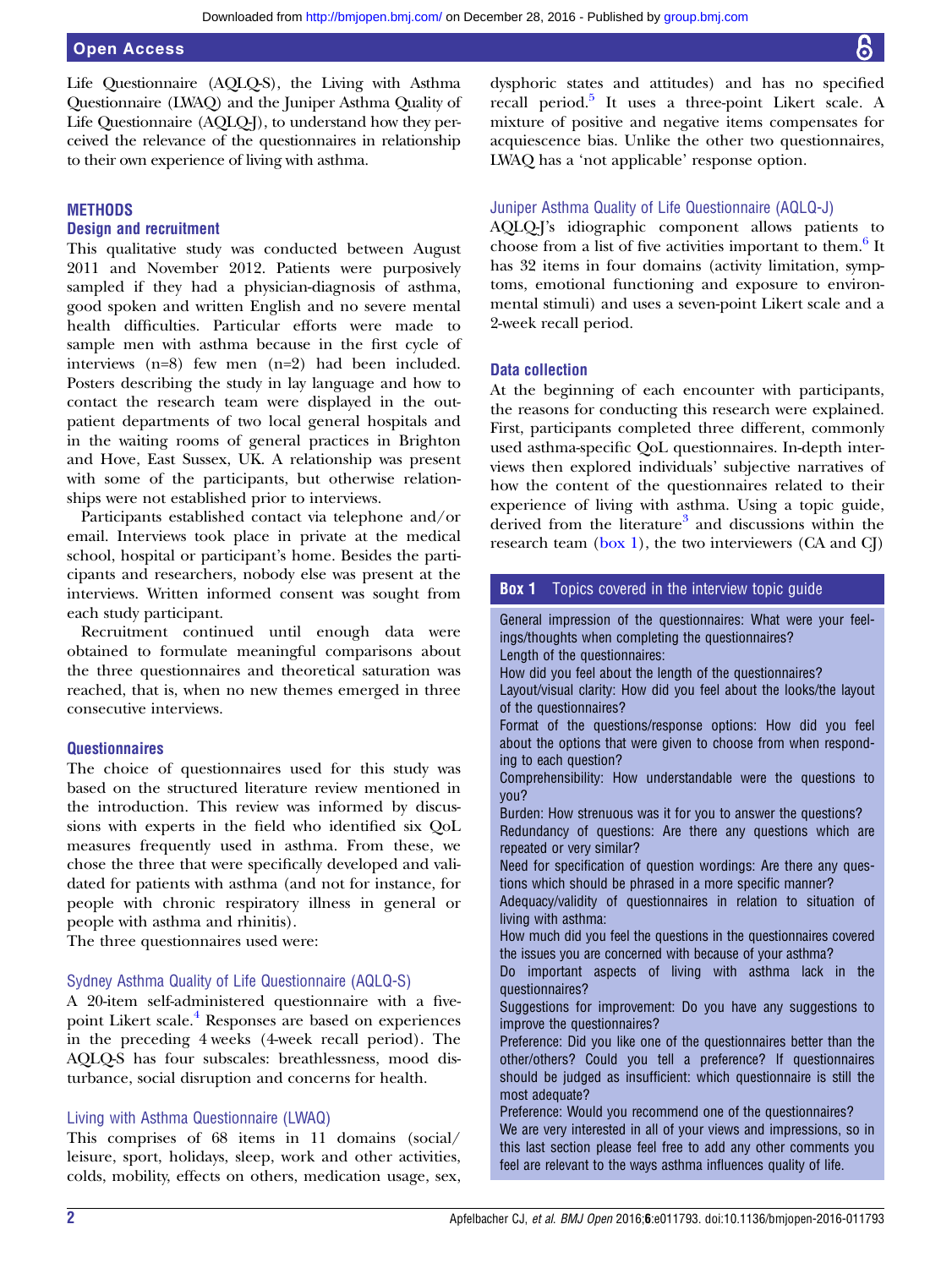encouraged participants to talk freely about bothersome aspects of their asthma and whether the questionnaire items covered these aspects. CA and CJ hold PhDs and had prior training in qualitative research methodology. Basic demographics (age, gender, duration of asthma, years in full time education) were noted. Repeat interviews were not carried out.

Interviews lasted between 20 and 90 min. They were audio-recorded and transcribed verbatim. Field notes were additionally taken. Transcripts were not returned to participants for comment and/or correction.

#### Data analysis

Thematic content analysis was performed by coding the verbatim transcripts and then grouping the codes into the-matic categories.<sup>[7](#page-7-0)</sup> Data were coded by CA using ATLAS. ti.<sup>[8 9](#page-7-0)</sup> The emerging themes were discussed regularly within the research team and credibility of the findings was estab-lished by seeking agreement among coresearchers.<sup>[10](#page-7-0)</sup>

Here, we report on those themes that related to the content validity from the respondents' perspective.

## RESULTS

Thirty individuals with asthma participated, of which 12 were men. Their age ranged from 20 to 68, with a median age of 39. Eleven participants reported onset of asthma in infancy (0–2 years), 14 reported onset in childhood (2–14 years) and 5 participants reported adult onset of their asthma.

#### General perceptions

Generally the AQLQ-S was reported as quick and easy to complete, with unambiguous questions. Its focus on the social, attitudinal and emotional, rather than the medical, aspects of asthma was noted. Participants valued its broad questions relating to everyday life. One participant suggested one needed to be very emotive to relate to the AQLQ-S and that it may only be relevant to people with extreme asthma. Feedback was not consistent. Some interviewees mentioned that the brevity of the questionnaire resulted in it being 'light', lacking breadth of coverage.

The AQLQ-J was considered a 'medical' questionnaire. Its foci on environmental triggers and activity restriction were perceived as too narrow by some, but pertinent to others. Choosing five relevant activities was viewed positively, individualising the questionnaire and making people think about areas of importance to themselves, but some participants found it difficult to choose five specific activities from the list provided. Some concern was expressed that people would not necessarily choose the activities truly important to them in order to create a good impression with the clinician or researcher.

There was a strongly held view that the LWAQ was a 'holistic' and 'non-medical' questionnaire with a focus on social and emotional aspects. Some participants said that the content coverage of the questionnaire was wide

ranging and that it was a thorough, in-depth questionnaire. On the other hand, the LWAQ was described as irritating because it was felt to generate problems with its emotional focus and its intrusive questioning.

When comparing the different questionnaires, interviewees described the AQLQ-S as being located between the AQLQ-J and LWAQ because it was partly a 'social' and partly a 'medical' questionnaire. They emphasised that the LWAQ dealt least well with symptomatology and that it was the questionnaire which was most reflective of the impact of asthma on QoL. The AQLQ-S was considered to be concise and 'short and sweet'. In comparison with the AQLQ-S and the LWAQ, being able to choose activity items was seen as an advantage of the AQLQ-J.

#### Missing content

Participants identified a number of areas that they considered missing from the questionnaires, such as the need to seek healthcare (medication, consultation or admission) for their asthma [\(table 1](#page-3-0)). Participants commented on a lack of content relating to asthma control (such as peak flow measurement), and noted their responses to the items would vary reflecting how well their asthma was controlled.

Well I have to say, like I said, the one thing that is missing, is the asthma management of an individual, because that will have a bearing on quality of life—if it is very badly managed. (P15)

Participants also lamented that allergies and asthma triggers were not reflected in the questionnaires' content, thereby almost missing the very nature of asthma as a fluctuating disease.

(…) it was almost like it is for someone who has got asthma just all the time, you know … but my asthma mainly occurs when I come in contact with animals or with tree pollen or the things that set me off, you see what I mean? (P11)

#### Redundant or similar content

All three questionnaires attracted comment about redundant content. For example the AQLQ-S asks about frustration (item 9), anger (item 10) and worry (item 19), which were perceived as being so similar as to be repetitive. Examples from all three questionnaires are shown in [table 2.](#page-4-0)

The use of positive and negative items in the LWAQ was also contextualised in a discourse of redundancy (eg, item 3 'Having asthma restricts the sort of holiday I can take' and item 25 'I can go on the same kind of holiday as everybody else').

#### Irrelevant content [\(table 3\)](#page-5-0)

No irrelevant content was identified in the AQLQ-S. In the AQLQ-J and LWAQ, items relating to cigarette smoke (AQLQ-J item 9: experiencing asthma symptoms as a result of being exposed to cigarette smoke, item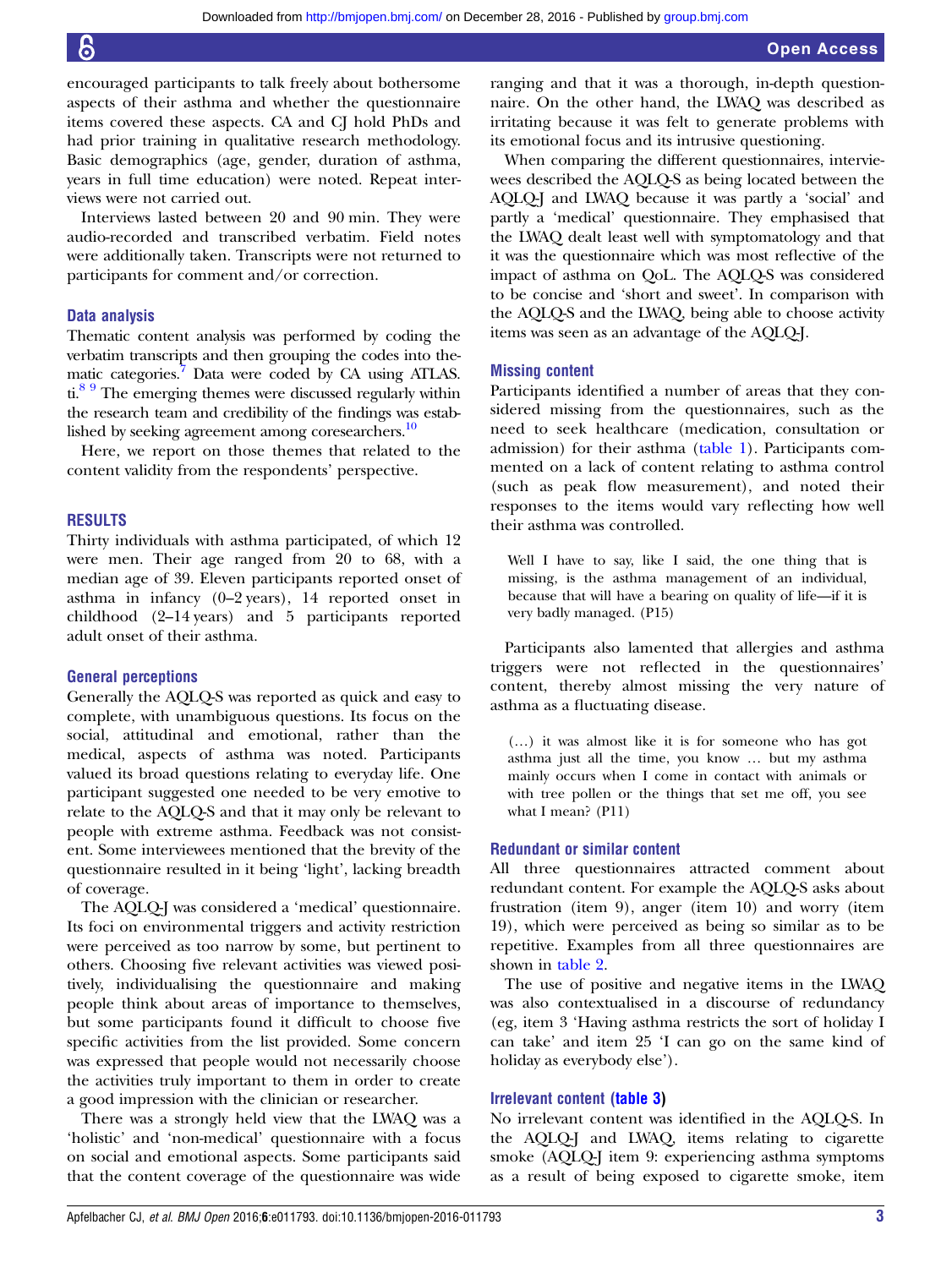<span id="page-3-0"></span>Open Access

| Table 1 Patients' perspective on content missing in the questionnaires |                                  |                                                                                                                                                                                                                                                                                                                                                                                                                                                                                                                          |  |  |  |
|------------------------------------------------------------------------|----------------------------------|--------------------------------------------------------------------------------------------------------------------------------------------------------------------------------------------------------------------------------------------------------------------------------------------------------------------------------------------------------------------------------------------------------------------------------------------------------------------------------------------------------------------------|--|--|--|
| Questionnaire                                                          | <b>Missing content</b>           | <b>Illustrative quote</b>                                                                                                                                                                                                                                                                                                                                                                                                                                                                                                |  |  |  |
| AQLQ-S                                                                 | Cough                            | "() cough didn't come up in that questionnaire. () Yes, yes because certainly at<br>the moment, err, my cough is the main area in which I feel my life is restricted." (P8)                                                                                                                                                                                                                                                                                                                                              |  |  |  |
|                                                                        | Sex life                         | "() the only one that it didn't have on there, which the other two did, was about<br>sex life. I think maybe that should have been on there ()" (P13)                                                                                                                                                                                                                                                                                                                                                                    |  |  |  |
|                                                                        | <b>Medication needs</b>          | "Umm  there was one questionnaire that talked about it is a nuisance having to<br>take tablets-it is a nuisance having to use your inhaler. I think that is maybe<br>missing from the 'Marks' because your quality of life quite often is affected by how<br>many times you have to stop, use an inhaler. () That, actually probably affects my<br>quality of life more than anything else. Because I can get halfway down the street,<br>on my way to work, and then think  I haven't brought my orange inhaler!" (P15) |  |  |  |
|                                                                        | Family impact                    | "And the 'Marks' and the 'Juniper' don't really talk about the family impact which<br>can then affect guilt." (P15)                                                                                                                                                                                                                                                                                                                                                                                                      |  |  |  |
|                                                                        | Asthma triggers                  | "It doesn't touch on any other trigger of asthma, such as smoking, food, stress and<br>things like that." (P20)                                                                                                                                                                                                                                                                                                                                                                                                          |  |  |  |
| AQLQ-J                                                                 | Wheezing attacks<br>Social life  | "The wheezing attacks: more about that. It was very, very brief." (P22)<br>"It didn't really cover much of the social things() There is a lot of kind of social<br>things that I find a bit difficult or, not embarrassing sometimes, I used to it; but<br>things I don't like because of it. () And I am not too keen on that. And that for me<br>is much more of a problem than not being able to walk up a hill." (P4)                                                                                                |  |  |  |
|                                                                        | Hospitalisation due to<br>asthma | "it doesn't really mention going to hospital, or like, time taken going to hospital<br>appointments" (P5)                                                                                                                                                                                                                                                                                                                                                                                                                |  |  |  |
|                                                                        | Mental well-being                | "If there was anything missing, it would be more about  err  how it affects your<br>your mental state, your mental well-being and  err  you know  it is not<br>very personal I guess." (P11)                                                                                                                                                                                                                                                                                                                             |  |  |  |
|                                                                        | Asthma management                | "But again, missing  umm  was the rest of the management that goes with the<br>asthma. It is not just about a concern for the need for medication or anything like<br>that, it is still avoiding the  well actually it is quite time consuming to sit in the<br>morning and do this-that-and-the-other and map your peak flow." (P15)                                                                                                                                                                                    |  |  |  |
|                                                                        | Family impact                    | "And the 'Marks' and the 'Juniper' don't really talk about the family impact which<br>can then affect guilt." (P15)                                                                                                                                                                                                                                                                                                                                                                                                      |  |  |  |
| <b>LWAQ</b>                                                            | Hospitalisation due to<br>asthma | "It didn't really talk about going into hospital with an asthma attack" (P5)                                                                                                                                                                                                                                                                                                                                                                                                                                             |  |  |  |
|                                                                        | Cough                            | "And again although the cough features here, it is—'I tend to cough at night'. Well I<br>don't. So it didn't come out, how asthma is affecting me with the cough; that didn't<br>really get reflected. Umm " (P8)                                                                                                                                                                                                                                                                                                        |  |  |  |
|                                                                        | <b>Allergies</b>                 | "Umm-well there isn't really a lot about allergies, and my asthma is affected a lot<br>by my allergies. And it is not  it didn't really, sort of  it was almost like it is for<br>someone who has got asthma just all the time, you know. I do take preventative<br>medicine in the mornings and in the evenings and stuff, but my asthma mainly<br>occurs when I come in contact with animals or with tree pollen or the things that set<br>me off, you see what I mean?" (P11)                                         |  |  |  |
|                                                                        | Environment                      | "And they are all very culturally specific. It doesn't factor in, you know, where people<br>live, if it is countryside or city, if there is more pollution or less pollution." (P22)                                                                                                                                                                                                                                                                                                                                     |  |  |  |

11: feeling having had to avoid a situation or environment because of cigarette smoke) were considered irrelevant and outdated because the UK has had a smoking ban in all enclosed public space and work places since 2007.

In the AQLQ-J, having to avoid situations because of exposure to, for instance perfume, was not thought to be pertinent. The items relating to having sexual intercourse (an activity option), air pollution, fighting for air, experiencing a feeling of chest heaviness as well as feeling bothered by heavy breathing were also highlighted as irrelevant.

Umm, I feel bothered by breathing difficulties, you know. Or constricted breathing or something like that, you know, rather than heavy breathing. So yes, that was that. (P19)

The list of activity items from which to choose five items in the AQLQ-J was perceived as not offering the right choice.

Yes, but they are not the choices that I would have (…) they are not the things that I would have put down as choices. So I wasn't really able to choose the right things, if that makes sense. (P22)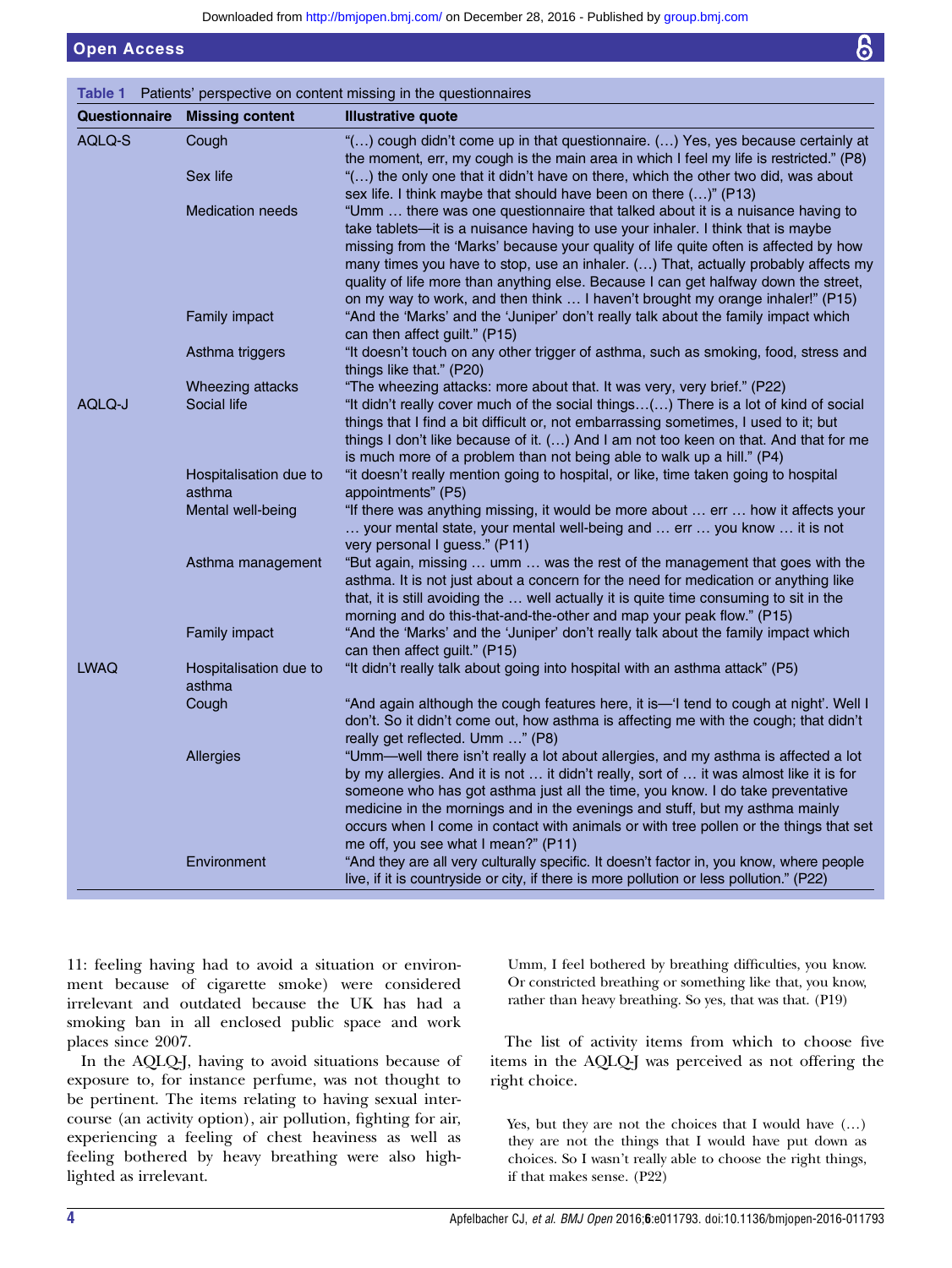<span id="page-4-0"></span>

| <b>Questionnaire</b> | <b>Redundant content</b>                                                                                                                                                             | <b>Illustrative quote</b>                                                                                                                                                                                                                                                                                                                                                                                                                                                                                     |
|----------------------|--------------------------------------------------------------------------------------------------------------------------------------------------------------------------------------|---------------------------------------------------------------------------------------------------------------------------------------------------------------------------------------------------------------------------------------------------------------------------------------------------------------------------------------------------------------------------------------------------------------------------------------------------------------------------------------------------------------|
| AQLQ-S               | Shortness of breath/tightness of<br>breath                                                                                                                                           | "Well I don't know what other people experience. Umm, but usually a<br>shortness of breath is automatically accompanied by tightness. And it<br>feels like it is the same question twice." (P15)                                                                                                                                                                                                                                                                                                              |
|                      | Being limited in going to certain<br>places because they are bad for<br>one's asthma/being limited in going<br>to certain places because one has<br>been afraid of getting an asthma | "I think for example, in this questionnaire, there is a question about<br>- 'being limited and going to certain places because they are bad for<br>your asthma'-and then 'being limited in going because you are afraid<br>of getting an asthma attack'. So they are both about socialising with<br>asthma." (P21)                                                                                                                                                                                            |
|                      | attack                                                                                                                                                                               |                                                                                                                                                                                                                                                                                                                                                                                                                                                                                                               |
|                      | Feeling angry/frustrated/worried<br>about asthma                                                                                                                                     | "There often seems to be questions about  umm  feeling angry<br>and frustrated with your asthma, and worried and all that kind of thing.<br>And for me they are quite easy questions and I will move on. But I<br>don't know  they are often repeated quite a lot." (P21)                                                                                                                                                                                                                                     |
| AQLQ-J               | Asthma symptoms as a result of<br>dust exposure/avoidance behaviour<br>because of dust                                                                                               | "Experience symptoms as a result of being exposed to dust'-'to<br>avoid a situation or environment because of dust" (P2)                                                                                                                                                                                                                                                                                                                                                                                      |
|                      | Asthma symptoms as a result of                                                                                                                                                       | "Have you experienced asthma symptoms as a result of being                                                                                                                                                                                                                                                                                                                                                                                                                                                    |
|                      | cigarette smoke exposure/<br>avoidance behaviour because of                                                                                                                          | exposed to cigarette smoke?'-I suppose that they are good<br>questions but, like I said, but then about avoiding a situation where                                                                                                                                                                                                                                                                                                                                                                            |
|                      | cigarette smoke                                                                                                                                                                      | there is cigarette smoke." (P13)                                                                                                                                                                                                                                                                                                                                                                                                                                                                              |
|                      | <b>Activities</b>                                                                                                                                                                    | "You see, 'doing regular social activities', I suppose yeah  yeah<br>and 'shopping'. 'Going for a walk' and 'playing sport' 'jogging or<br>exercising'. () I would have thought they would  a lot of them                                                                                                                                                                                                                                                                                                     |
|                      |                                                                                                                                                                                      | seem to be, you know, all  all the same sort of things. 'Washing<br>cars' 'doing home maintenance' 'doing your house work' 'gardening'.<br>I would have thought they could have been more lumped into one. ()<br>'Home maintenance'  err  doing home maintenance and doing<br>housework, you know  they seem very similar, you know." (P19)                                                                                                                                                                   |
| <b>LWAQ</b>          | Being limited where one goes                                                                                                                                                         | "() there was a question about—'am I limited on where I go?' ()—<br>and then-'am I limited where I go on holiday?' But they were just in<br>separate places in the questionnaire () And it is almost like  I have<br>already answered this. And I kept thinking as I was answering-'am I<br>putting the same thing as I did for the last one?' 'Why are they asking<br>me this twice?' () And if, obviously they are measuring consistency,<br>then that is a good option. () But it is quite annoying." (P1) |
|                      | Walking up a hill/walking upstairs<br>and downstairs                                                                                                                                 | "But  (humming) I think it was about going up and down stairs.<br>Either walking up a hill or walking up and down stairs: the different<br>formats in which the question is asked." (P8)                                                                                                                                                                                                                                                                                                                      |
|                      | Restriction in choice of holiday                                                                                                                                                     | "Having asthma restricts the sort of holiday I can take'—and then<br>later on in the questionnaire it says-'I can go on the same kind of<br>holiday as anybody else'." (P14)                                                                                                                                                                                                                                                                                                                                  |
|                      | Engaging in sports                                                                                                                                                                   | "So they are kind of asking you-well it is not the same thing twice,<br>but it is obviously similar thing and it is talking about (pause) umm<br>'I feel frustrated at being unable to engage in a sport'-'I feel I have<br>missed out because there are some sporting activities I cannot join in<br>with'. 'I can run like other people'." (P14)                                                                                                                                                            |
|                      | Colds                                                                                                                                                                                | "I am trying to think. There were lots of questions about colds I think.<br>'I tend to be more conscious than other people of the early symptoms<br>of a cold' 'colds don't bother me much'." (P21)                                                                                                                                                                                                                                                                                                           |

With respect to the LWAQ, carrying shopping, colds, taking tablets for asthma, the questions on holidays, walking up stairs and getting depressed about asthma were mentioned as examples of irrelevance. These views were frequently expressed but without people being able to offer alternative suggestions.

# Confusing and challenging content

In the AQLQ-S, the items 'I have felt that asthma has prevented me from achieving what I want in life' (item 11), 'I have felt asthma is controlling my life' (item 17) and 'I have been restricted in walking up hills and doing heavy housework because of my asthma' (item 5) were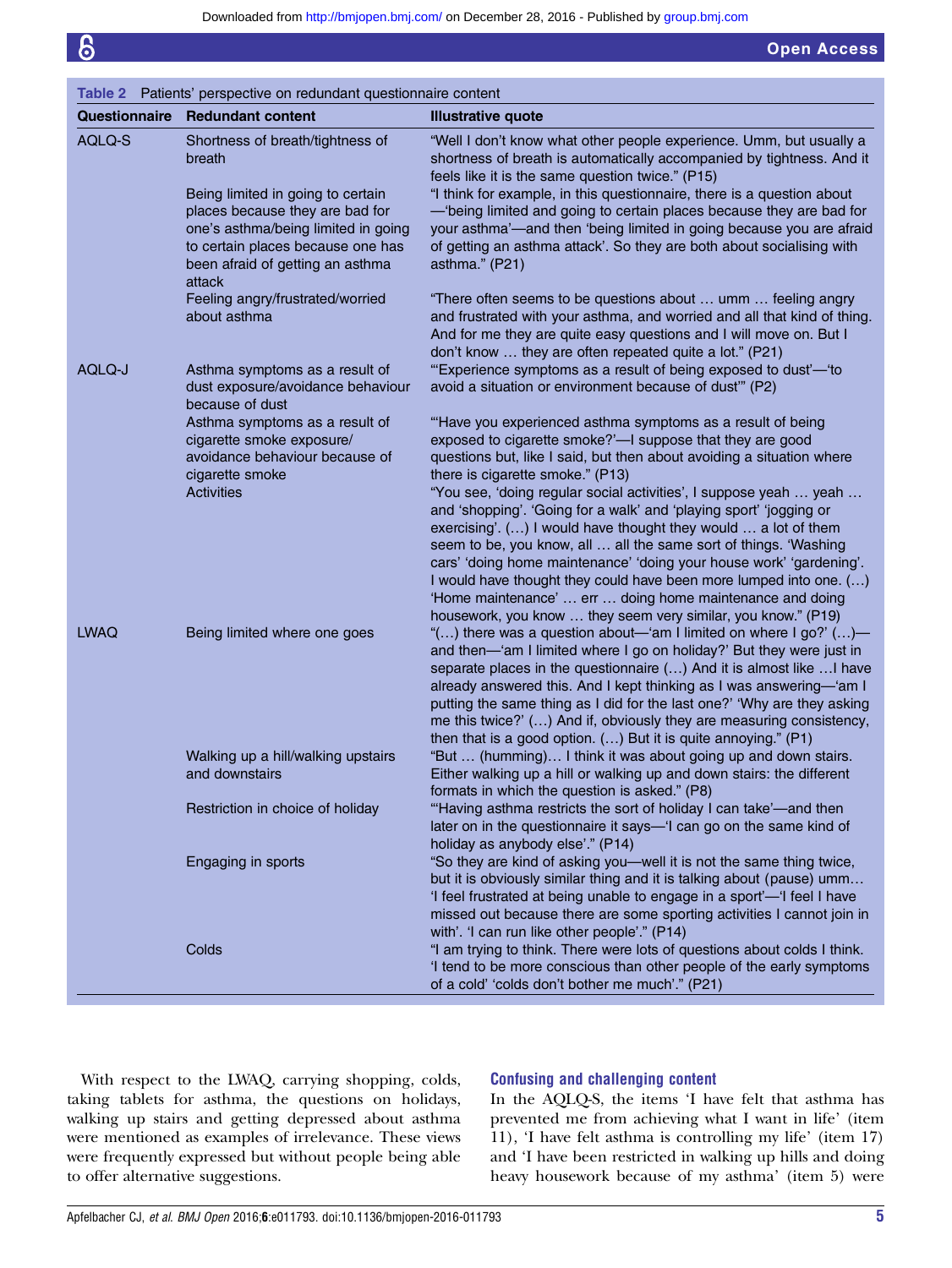<span id="page-5-0"></span>Open Access

| Patients' perspective on irrelevant questionnaire content<br>Table 3 |                                |                                                                                                                                                                                                                                                                                                                                                                      |  |  |  |
|----------------------------------------------------------------------|--------------------------------|----------------------------------------------------------------------------------------------------------------------------------------------------------------------------------------------------------------------------------------------------------------------------------------------------------------------------------------------------------------------|--|--|--|
| <b>Questionnaire</b>                                                 | <b>Irrelevant content</b>      | <b>Illustrative quote</b>                                                                                                                                                                                                                                                                                                                                            |  |  |  |
| AQLQ-S                                                               |                                |                                                                                                                                                                                                                                                                                                                                                                      |  |  |  |
| AQLQ-J                                                               | <b>Emotive wording</b>         | "I think such emotive words—although they don't really apply to me—I am not afraid of<br>not having my medication or anything like that ()" (P1)                                                                                                                                                                                                                     |  |  |  |
|                                                                      | Smoking                        | "And of course it was out of date, because there is a great deal in here on cigarette<br>smoke." (P3)<br>"() but that might be because the age, well up until I was twenty when I left<br>home, my dad smoked at home and my dad smoked forty-a-day, and we just sat                                                                                                 |  |  |  |
|                                                                      |                                | in rooms that were just full of smoke and had layers of cloud and smoke hanging<br>in the air. () So, yes, I don't really avoid anywhere because of cigarette smoke."<br>(P12)                                                                                                                                                                                       |  |  |  |
|                                                                      | Avoiding situations            | "Do you have to avoid stuff  and it doesn't apply to me. I don't really go places with<br>strong smells of perfume." (P10)                                                                                                                                                                                                                                           |  |  |  |
|                                                                      | Sexual intercourse             | "() one thing did make me laugh though, about all these things on the  umm  on<br>these questions and then having sexual intercourse-no one is going to put having<br>sexual intercourse! People just won't do it! It is almost irrelevant how they get there"<br>(P11)                                                                                              |  |  |  |
|                                                                      | Air pollution                  | "- 'weather' 'air pollution': I have never noticed bothering me" (P12)                                                                                                                                                                                                                                                                                               |  |  |  |
|                                                                      | Fighting for air               | "I have a feeling of fighting for air'-I think  umm, I don't know  I remember  I<br>have gone to A&E before and I had a peak-flow of 90 at it was horrible. But I guess<br>when you have had it a long time you  yes it is not nice but I have never been one                                                                                                        |  |  |  |
|                                                                      |                                | of those people who needs a brown paper bag and is told to calm down. So that<br>question I just think, well that doesn't say anything about me really, because I don't<br>think I  I don't think it is relevant." (P21)                                                                                                                                             |  |  |  |
|                                                                      | Heavy chest<br>Heavy breathing | "Err  I never really get a heavy chest" (P18)<br>"Umm, I feel bothered by breathing difficulties, you know. Or constricted breathing or<br>something like that, you know, rather than heavy breathing. So yes, that was that."<br>(P19)                                                                                                                              |  |  |  |
|                                                                      | <b>Activity items</b>          | "Yes, but they are not the choices that I would have  they are not the things that I<br>would have put down as choices. So I wasn't really able to choose the right things, if<br>that makes sense." (P22)                                                                                                                                                           |  |  |  |
| <b>LWAQ</b>                                                          | Smoky restaurants              | "() when they asked about being in a smoke-y restaurant, that doesn't apply<br>anymore, because you are not allowed to smoke in restaurants in this country." (P1)                                                                                                                                                                                                   |  |  |  |
|                                                                      | Carrying shopping<br>Colds     | "() carrying shopping doesn't really come into it very much!" (P8)<br>"I wouldn't  as the 'Living with Asthma' questionnaire spoke a lot about colds  a<br>few questions are about colds. I have never really been affected by colds." (P18)<br>"And so  I don't  that is  I don't feel 'drained after a cold'  my cold just turns<br>into a chest infection." (P19) |  |  |  |
|                                                                      | Taking tablets for<br>asthma   | "No. I don't think so. I could relate to pretty much  I think there was one maybe<br>oh yes. I didn't  I don't ever take tablets for asthma, so I didn't  I put in 'not<br>applicable'." (P18)                                                                                                                                                                       |  |  |  |
|                                                                      | <b>Holiday</b>                 | "There were a few questions on, on holiday, which I have never even  I have never<br>even contemplated not going anywhere on holiday and not going somewhere because<br>of my asthma." (P18)                                                                                                                                                                         |  |  |  |
|                                                                      | Walking up stairs              | "I didn't like to sort of say, but that one  I have only ever had one case, number 42:<br>'I can walk up the stairs without stopping'. Well I put  umm  true because I can, I<br>don't stop. Except this one particular case()" (P19)                                                                                                                                |  |  |  |
|                                                                      | Sad/depressed                  | "And I also don't see, again, how relevant  again it was number 60-'l often get<br>depressed about my asthma" (P22)                                                                                                                                                                                                                                                  |  |  |  |

reported to be confusing or meaningless. One participant (P20) mentioned that frequent use of the word 'troubled' in the AQLQ-S was confusing because it could relate to either emotional or physical problems.

In the AQLQ-J, it was felt that item 23, 'experiencing asthma symptoms as a result of the weather or air pollution outside', was a difficult item as most people are unaware of levels of air pollution.

The final two AQLQ-J questions, one asking whether one was limited in the overall range of activities that one would have liked to have done (item 31) the other asking whether one was limited in all the activities that one has done (item 32) were felt to be confusing. Asking these questions when questions about activities had already been asked at the very beginning fuelled the confusion. The item asking whether one felt afraid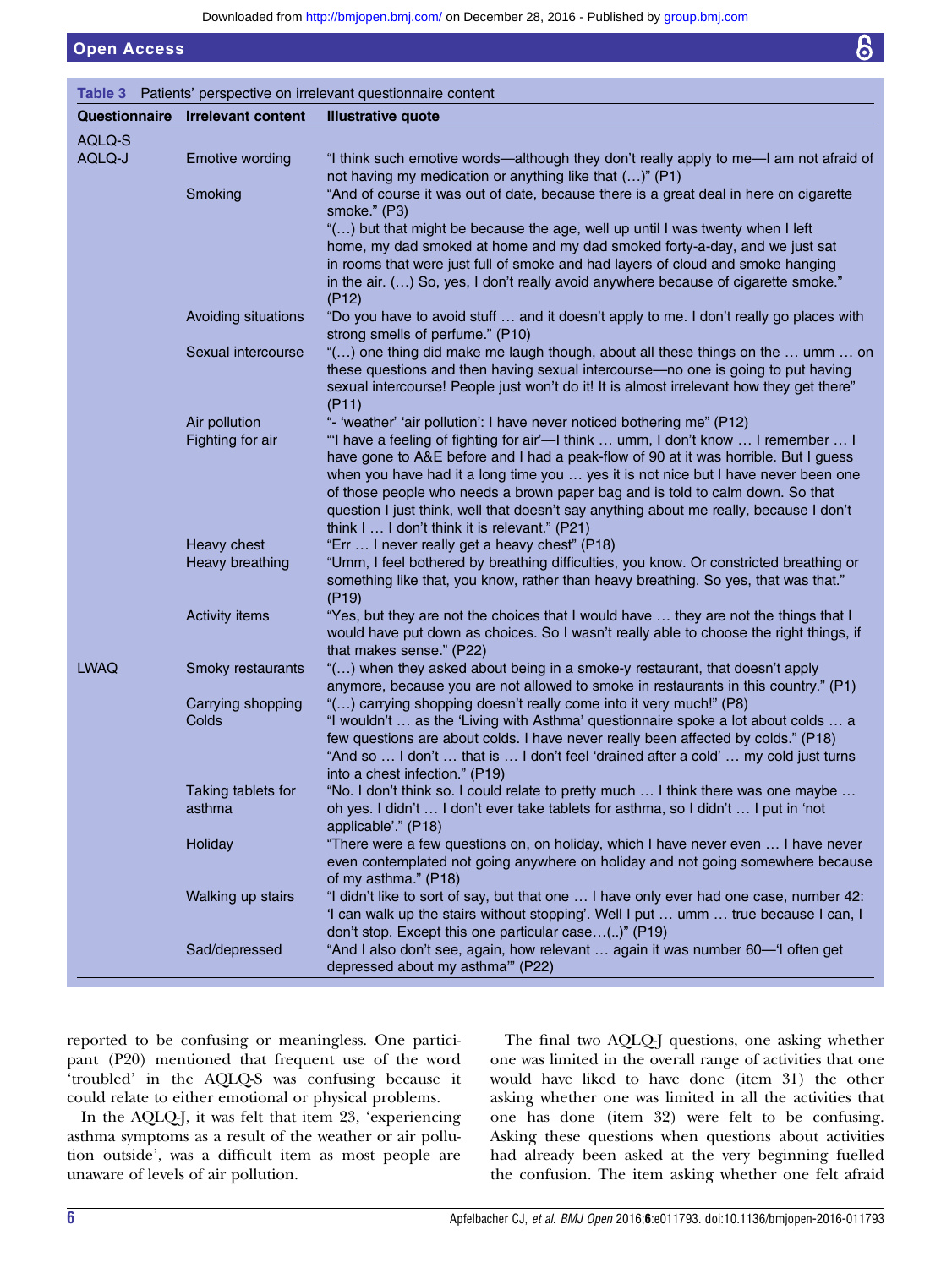of not having one's asthma medication available (item 21) was problematic because it was unclear what type of medication was being referred to, be it reliever or preventer medication. The item feeling afraid of getting out of breath (item 27) was perceived as difficult to understand. Experiencing a wheeze in one's chest (item 10) was perceived as confusing because not everyone with asthma experiences wheeze.

With respect to the LWAQ, feeling angry with one's body (item 9) lacks clarity of meaning. 'Getting emotionally upset when puffy' (item 32) was described as 'not English' terminology and of limited meaningfulness. Never feeling fed up because one has asthma (item 20) was considered challenging because the precise reason for feeling fed up lacked definition (eg, someone wondered whether it related to activity limitation or medication regime). Patients were unsure about the item on taking good care to avoid doing things which make one's asthma worse (item 5) as well as the item on having a good future ahead of oneself (item 50). Being able to walk up a flight of stairs without stopping (item 42) was perceived as problematic because ability depended on the characteristics of the stairs.

Well I suppose when they ask you (...) if you can walk up a flight of stairs. And then you realise that you did have a situation where you couldn't walk up some stairs, but the reason was because they were extremely long and extremely high. (P19)

### Irritating content

Content could sometimes cause respondents to feel patronised, for instance questions on depression (AQLQ-S and LWAQ). The item asking whether one felt angry with one's body (item 9) was reported to have an irritating effect. The item on sexual frustration in the LWAQ (item 56) was described as irritating and invasive.

In the 'Living with Asthma' questionnaire is a really difficult one to … to … it is quite a … one could feel angry with one's body for many different reasons and again, I felt that was too limiting and wasn't quite the right … I was a bit put off by that. I found it a bit, you know, presumptuous. (P22)

# **DISCUSSION** Statement of principal findings

It was the aim of this study to explore how people affected by asthma perceive the relevance of three commonly used asthma-specific QoL questionnaires (the AQLQ-S, the LWAQ and the AQLQ-J) in relation to their own experience of living with asthma. Participants expressed a wide variety of views about the content of the three questionnaires. The emotional focus of the LWAQ was perceived as irritating by some participants. Completion was described as burdensome and likened to a 'test' or 'quiz'. A recurrent theme was that the LWAQ was a wide-ranging and holistic questionnaire. In

contrast, the AQLQ-J was perceived as a 'narrow' 'medical' questionnaire with a focus on symptoms, environment and functional ability. The selection of relevant activities was perceived to be positive by some and difficult by others. The AQLQ-S was described as a simple, quick and easy questionnaire, but there was also a perception that it simultaneously lacked depth. Overall, the AQLQ-S was felt to be located 'between' the AQLQ-J and the LWAQ on the 'medical'–'emotional' spectrum.

### Strengths and weaknesses of this research

This novel study elicits patients' views on the content validity of different questionnaires that purport to measure the same construct (HrQoL) for asthma. We interviewed adults with a wide age range and range of disease duration. The interviewers were non-clinicians which may have facilitated an open discussion that might have been impeded if the interviewers had been clinicians. The research team included a male health services researcher and a female psychologist holding PhDs as well as a female academic general practitioner and a male respiratory specialist holding MDs. A further strength of this study is that it built on a previous small-scale pilot study conducted in Germany.<sup>[11](#page-7-0)</sup> Interestingly, all the themes that had emerged in the previous study were also found in this study, but our data were much richer and the thematic framework was expanded to include the new themes of 'confusing/difficult content' and 'irritating content'.

Interviews were our chosen method because they are more suitable for sensitive issues and, unlike focus groups, can be arranged for the convenience of each participant. However, group discussion may have further enriched the information generated.<sup>12-[14](#page-8-0)</sup> We had expected a certain degree of respondent fatigue, as completing three questionnaires may be perceived burdensome. However, in reality, participants appreciated completing the questionnaires and being able to talk at length about their experience. Recall bias (ie, bias introduced by participants focusing on the last completed questionnaire) was dealt with by actively encouraging respondents to provide feedback on all questionnaires. The sample has a female preponderance and, with one exception, is of white British origin. Although common themes were identified in this study and the preceding German study, caution must be exercised when generalising findings. Generalisability, as conceptualised in empirical quantitative research, is not usually sought in qualitative research which seeks theoretical generalisabil-ity.<sup>[10](#page-7-0)</sup> Participant checking (participants providing feedback on the findings) was not undertaken in this study.

#### Similarity to other published work

Two previous studies have addressed the respondents' perspectives on self-reported health status questionnaires. The first study explored how older people with chronic health problems interpreted questions in the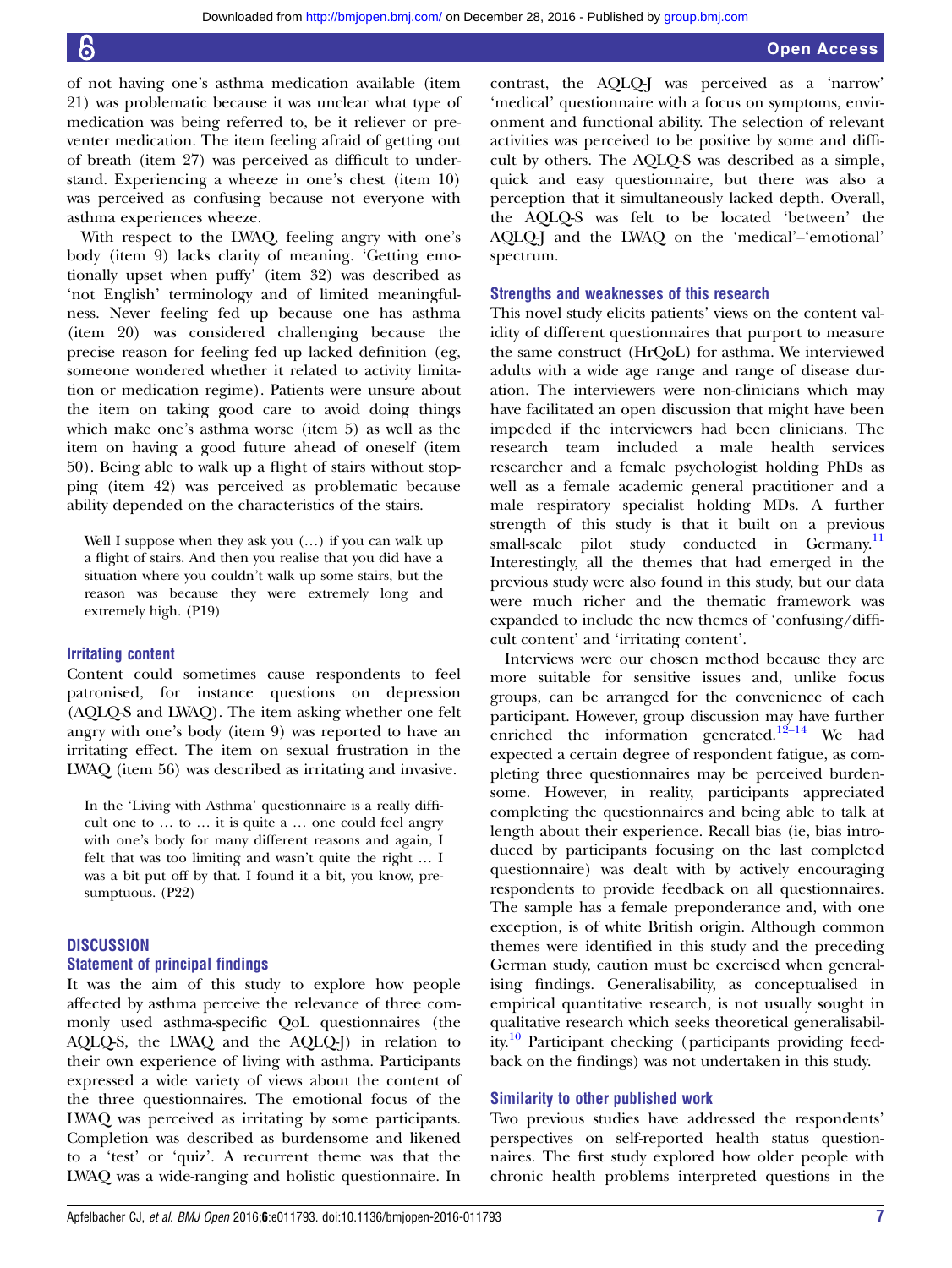<span id="page-7-0"></span>most widely used health status questionnaire, the Short-Form  $(SF)$ –36.<sup>15</sup> Participants found some questions vague, for example, 'How about lifting or carrying groceries?' was unclear as there was no detail about the weight of the bag. Such findings were reflected by the participants in our study who found lack of specificity confusing and challenging.

A similar study assessed the validity of the Oxford hip score (OHS), a joint-specific measure to assess patients' disability following total hip replacement.<sup>[16](#page-8-0)</sup> There is resonance in several areas between the OHS study findings and our study. Using the OHS, patients were unsure whether they should report their actual disabilities or their level of disability using aids (ie, actual or relative disability). Similarly, patients with asthma were unclear whether they were being asked about impairments pre or post control. Patients with hip replacement found it difficult to report an average level of pain as their pain was dynamic rather than static. Patients with asthma also spoke frequently about its dynamic, fluctuating nature. OHS study participants reported difficulties separating out the impact of their hip problems from other significant comorbidities. In the context of asthma, allergies, coughs and infections were mentioned as comorbidities influencing responses, but lacking in the questionnaires. Difficulties with activities not being important to all individuals and activities with changing importance over time have been noted with many validated patientcentred outcome measures. $16$  This highlights the tension between the subjectivity of the PROMs and their apparent claim to be objective measures.

#### Implications of the findings

#### Improving content validity

All three questionnaires involved patients in the identification of important issues in their early development, but as the development process progresses, the need for robust objective measurement over-rides attentiveness to the subjective lay perspective. Inevitably, items are lost to achieve a practical questionnaire with an internally consistent dimensional structure from a large item pool. Our work highlights how the existing and conventional process can result in patient concerns about missing items as well as items considered as difficult or confusing. This suggests that it may be advantageous to check content validity after consideration of the metrics of the item set.

While patient involvement highlights shortcomings in the content validity of existing questionnaires, the patient's view needs to be balanced with a scientific perspective. The suggestion from respondents that asking about depression or sadness was irrelevant fails to recognise that for others, these emotions can affect asthma control and  $QoL$ .<sup>[17](#page-8-0)</sup> This example highlights that some tension between the lay perspective and the professional perspective is inevitable, but this should not stop us from striving to minimise non-congruence.

#### Choice of questionnaire

Based on our findings, the AQLQ-S seems to be the most pertinent questionnaire for people with asthma. However, there was a diversity of views expressed and some participants also liked the focus on activities or the psychosocial domain in the AQLQ-J or LWAQ, respectively. Future research needs to explore patient responses in other cultural or linguistic contexts.

Acknowledgements We are grateful to all patients who volunteered to participate in this study and Elizabeth Godfrey, the professional transcriber who transcribed the interviews from audio records.

Contributors CA conceived and designed the study, conducted interviews, analysed and interpreted the data, wrote the manuscript and reviewed it for important intellectual content. CJ conducted interviews, interpreted the data, helped with writing the manuscript and reviewed it for important intellectual content. AF helped with patient recruitment and writing the manuscript and also reviewed it for important intellectual content. HS supervised the concept and design of the study, interpreted the data, wrote the manuscript and reviewed it for important intellectual content. All authors have read and approved the final version of manuscript.

Funding The work was supported by a PhD studentship from the University of Brighton, UK.

Competing interests None declared.

Ethics approval Brighton East Research Ethics Committee, reference number: 10/H1107/38.

Provenance and peer review Not commissioned; externally peer reviewed.

Data sharing statement The data set is available from the authors on request.

**Open Access** This is an Open Access article distributed in accordance with the Creative Commons Attribution Non Commercial (CC BY-NC 4.0) license, which permits others to distribute, remix, adapt, build upon this work noncommercially, and license their derivative works on different terms, provided the original work is properly cited and the use is non-commercial. See: [http://](http://creativecommons.org/licenses/by-nc/4.0/) [creativecommons.org/licenses/by-nc/4.0/](http://creativecommons.org/licenses/by-nc/4.0/)

#### REFERENCES

- 1. U.S. Department of Health and Human Services Food and Drug Administration. Food and Drug Administration guidance for industry on patient-reported outcome measures: use in medical product development to support labeling claims. 2009. [http://www.fda.gov/](http://www.fda.gov/downloads/Drugs/GuidanceComplianceRegulatoryInformation/Guidances/ucm071324.pdf) [downloads/Drugs/GuidanceComplianceRegulatoryInformation/](http://www.fda.gov/downloads/Drugs/GuidanceComplianceRegulatoryInformation/Guidances/ucm071324.pdf) [Guidances/ucm071324.pdf](http://www.fda.gov/downloads/Drugs/GuidanceComplianceRegulatoryInformation/Guidances/ucm071324.pdf)
- 2. Dawson J, Doll H, Fitzpatrick R, et al. The routine use of patient reported outcome measures in healthcare settings. **[BMJ](http://dx.doi.org/10.1136/bmj.c186)** 2010;340:c186.
- Apfelbacher CJ, Hankins M, Stenner P, et al. Measuring asthma-specific quality of life: structured review. [Allergy](http://dx.doi.org/10.1111/j.1398-9995.2010.02500.x) 2011;66:439-57.
- 4. Marks GB, Dunn SM, Woolcock AJ. A scale for the measurement of quality of life in adults with asthma. [J Clin Epidemiol](http://dx.doi.org/10.1016/0895-4356(92)90095-5) 1992;45:461–72.
- 5. Hyland ME, Finnis S, Irvine SH. A scale for assessing quality of life in adult asthma sufferers. [J Psychosom Res](http://dx.doi.org/10.1016/0022-3999(91)90011-C) 1991;35:99-110.
- Juniper EF, Guyatt GH, Epstein RS, et al. Evaluation of impairment of health related quality of life in asthma: development of a questionnaire for use in clinical trials. [Thorax](http://dx.doi.org/10.1136/thx.47.2.76) 1992;47:76-83
- 7. Burnard P. A method of analysing interview transcripts in qualitative research. [Nurse Educ Today](http://dx.doi.org/10.1016/0260-6917(91)90009-Y) 1991;11:461-6.
- 8. atlas.ti. Version 6.2.17. Berlin: ATLAS.ti GmbH, Parts copyright by Cincom Systems, Inc.
- 9. Friese S. Qualitative Data Analysis with ATLAS.ti. Los Angeles, London, New Delhi, Singapore, Washington DC: SAGE, 2012.
- 10. Graneheim UH, Lundman B. Qualitative content analysis in nursing research: concepts, procedures and measures to achieve trustworthiness. [Nurse Educ Today](http://dx.doi.org/10.1016/j.nedt.2003.10.001) 2004;24:105-12.
- 11. Apfelbacher C, Weiss M, Saur J, et al. Patients' views on asthma-specific quality of life questionnaires: qualitative interview study in Germany. [J Asthma](http://dx.doi.org/10.3109/02770903.2012.713427) 2012;49:875-83.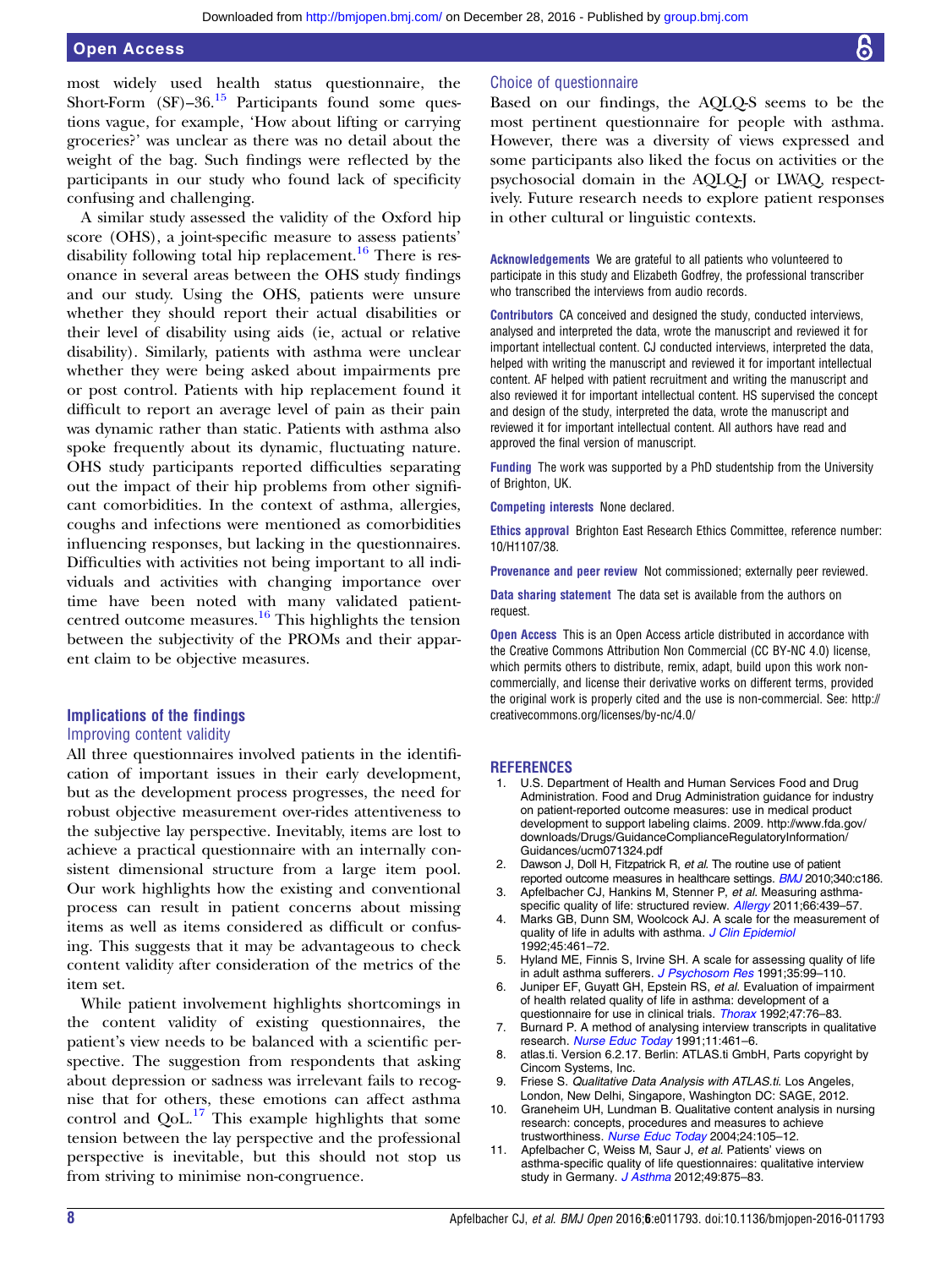# Open Access

# <span id="page-8-0"></span> $\delta$

- 12. Sim J. Collecting and analysing qualitative data: issues raised by the focus group. [J Adv Nurs](http://dx.doi.org/10.1046/j.1365-2648.1998.00692.x) 1998;28:345-52.
- 13. Kitzinger J. Qualitative research: introducing focus groups. [BMJ](http://dx.doi.org/10.1136/bmj.311.7000.299) 1995;311:299–302.
- 14. Coenen M, Stamm TA, Stucki G, et al. Individual interviews and focus groups in patients with rheumatoid arthritis: a comparison of two qualitative methods. [Qual Life Res](http://dx.doi.org/10.1007/s11136-011-9943-2) 2012;21:359–70.
- 15. Mallinson S. Listening to respondents: a qualitative assessment of the Short-Form 36 Health Status Questionnaire. [Soc Sci Med](http://dx.doi.org/10.1016/S0277-9536(01)00003-X) 2002;54:11–21.
- 16. Wylde V, Learmonth ID, Cavendish VJ. The Oxford hip score: the patient's perspective. [Health Qual Life Outcomes](http://dx.doi.org/10.1186/1477-7525-3-66) 2005;3:66.
- 17. Urrutia I, Aguirre U, Pascual S, et al. Impact of anxiety and depression on disease control and quality of life in asthma patients. [J Asthma](http://dx.doi.org/10.3109/02770903.2011.654022) 2012;49:201–8.